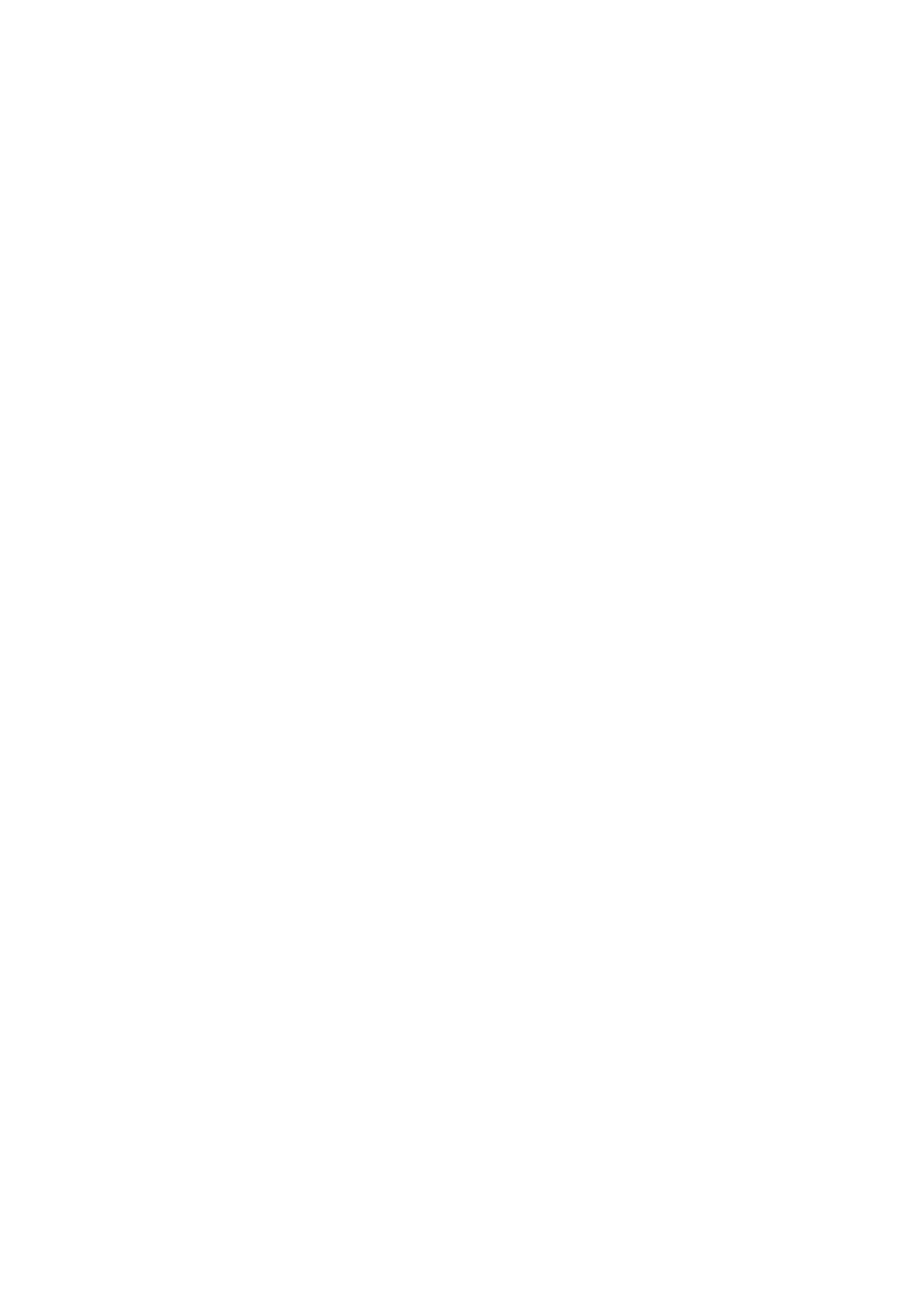An intervention is an act of kindness and you do not have to wait until a person is in danger to intervene. You can help someone just by giving them the opportunity to talk about their problems or thoughts.

#### **If you feel comfortable and it's safe to do so:**

- **•** Choose a time and place where you can approach them privately and without interruption.
- **•** Encourage them to talk, focus on listening and be patient.
- **•** If you feel you can't approach someone because of their rank then speak to someone who can, such as the welfare staff or the chaplain.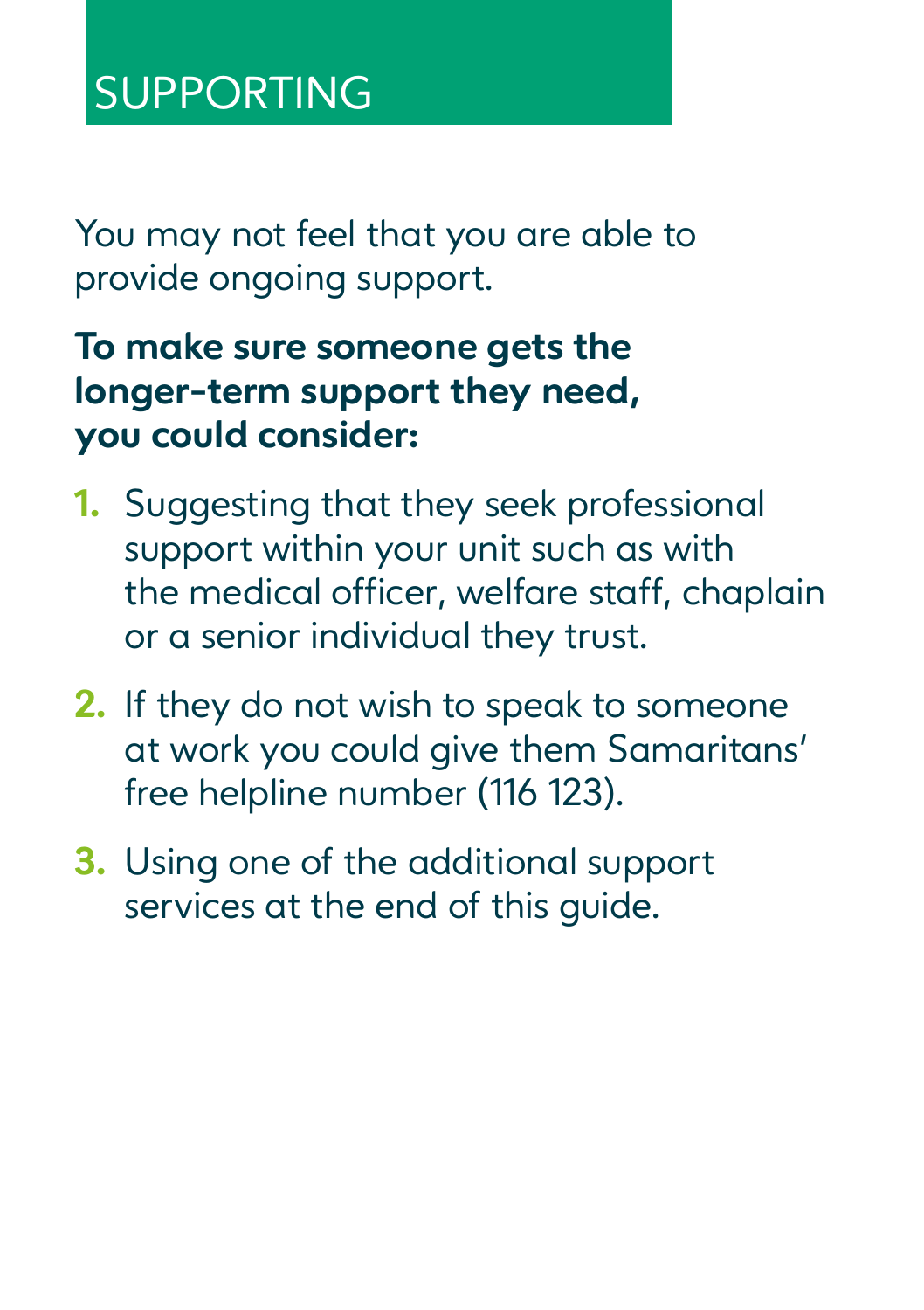It can be difficult to know how and when to report something. You may worry about breaking the trust the person has put in you, or that not reporting it could put them in danger.

- **•** Try to convince them to seek help and ask them who they would be comfortable speaking to. Do your best to let them feel in control and not to rush them.
- **•** Try to respect their privacy as much as you can and don't share anything they have told you unless they wish you to, as long as they are not in danger.
- **•** Do seek help immediately if you think someone could be an imminent danger to themselves or others. You could speak to the medical officer, welfare staff, chaplain or your chain of command. It is important to make sure that the person is safe.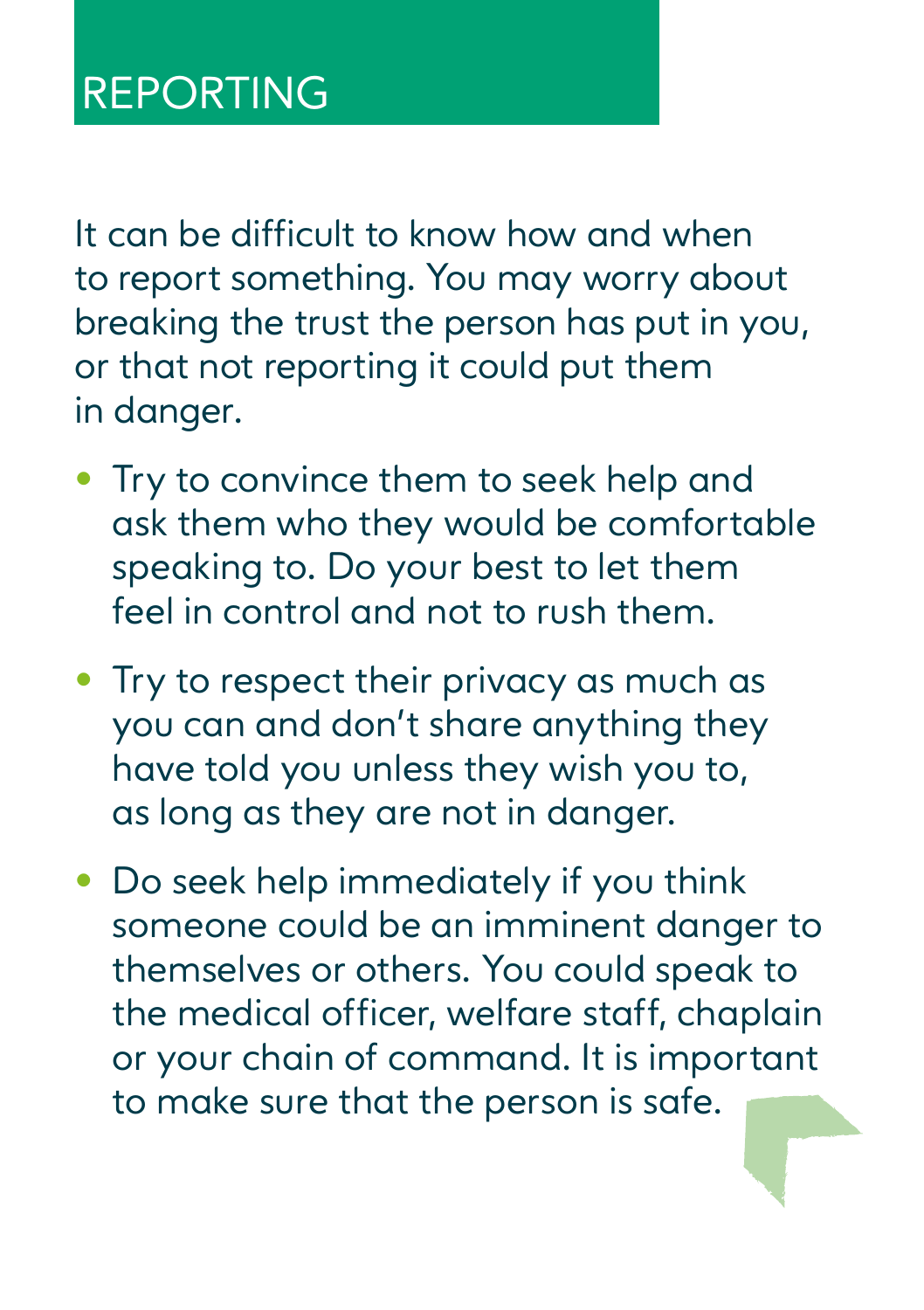# Quick reference guides

## **Identifying** someone  $\sum$ who might be suicidal

- **•** Negative changes in behaviour or personal discipline
- **•** Becoming withdrawn/isolated
- **•** Drinking more than usual or drinking alone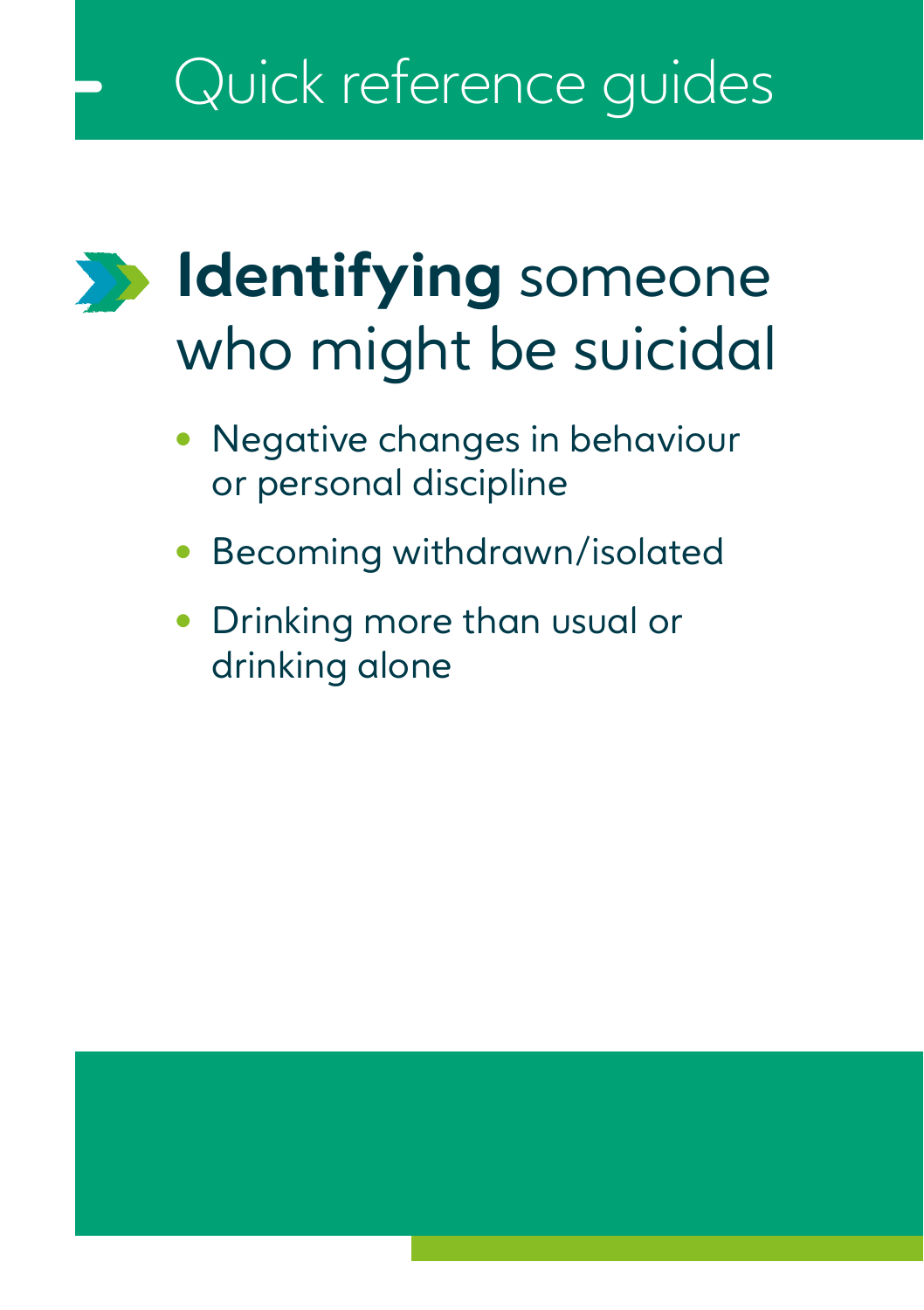# **Approaching** someone who is struggling to cope

- **•** Find a private and safe place to talk
- **•** Encourage them to talk. Listen
- **•** Offer Samaritans' support (they can call free, day or night on 116 123)
- **•** Encourage them to seek further help, but don't force them

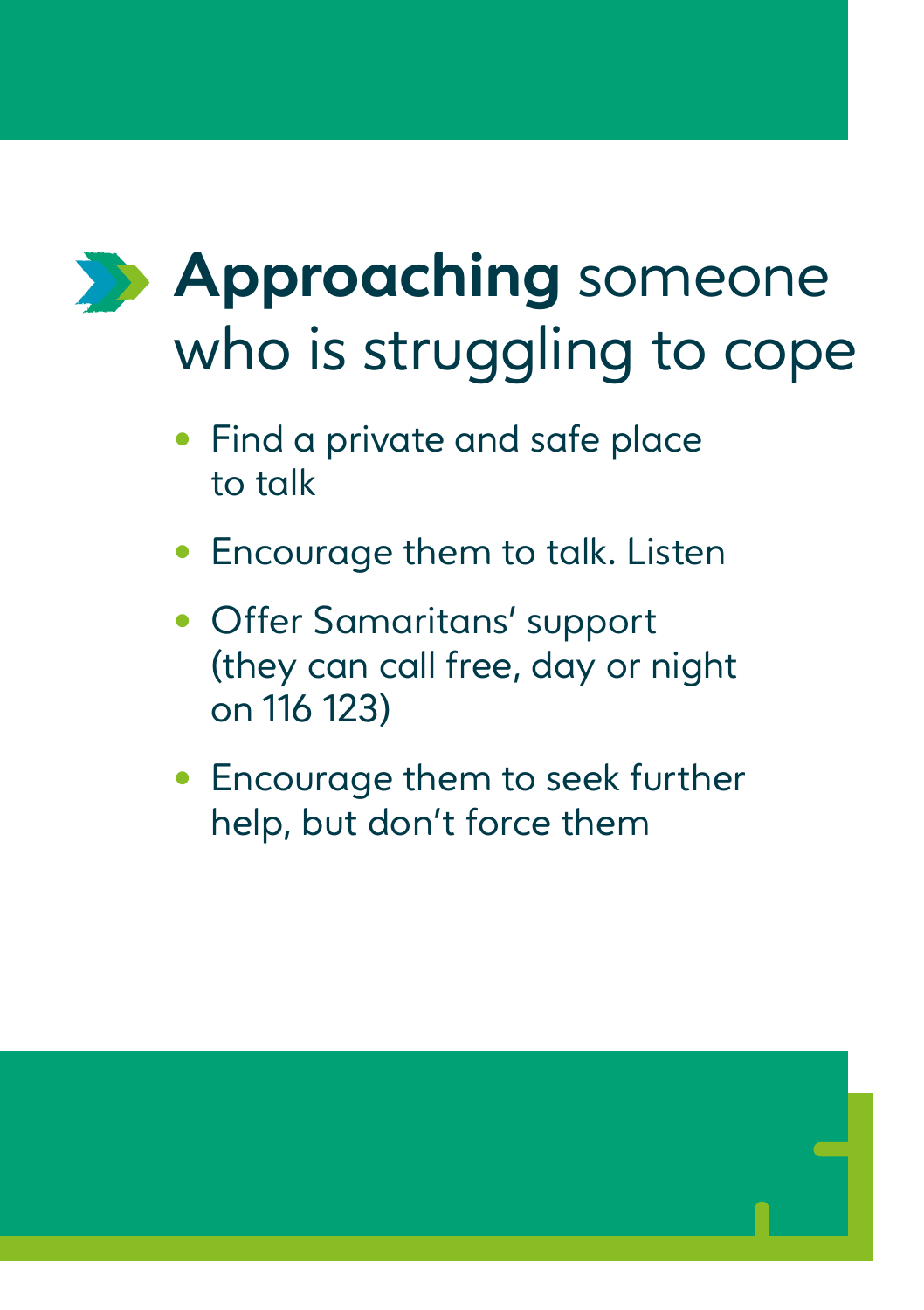Your unit welfare staff, chaplain or chain of command will be able to advise you about available support but here are a few other support options that you may wish to consider:

# **SAMARITANS**

**Samaritans**

If you're going through a difficult time, you can contact Samaritans free – day or night, 365 days a year. You can talk to us in your own way about anything that's getting to you.

**Call free day or night on**



**Email: jo@samaritans.org Web: samaritans.org**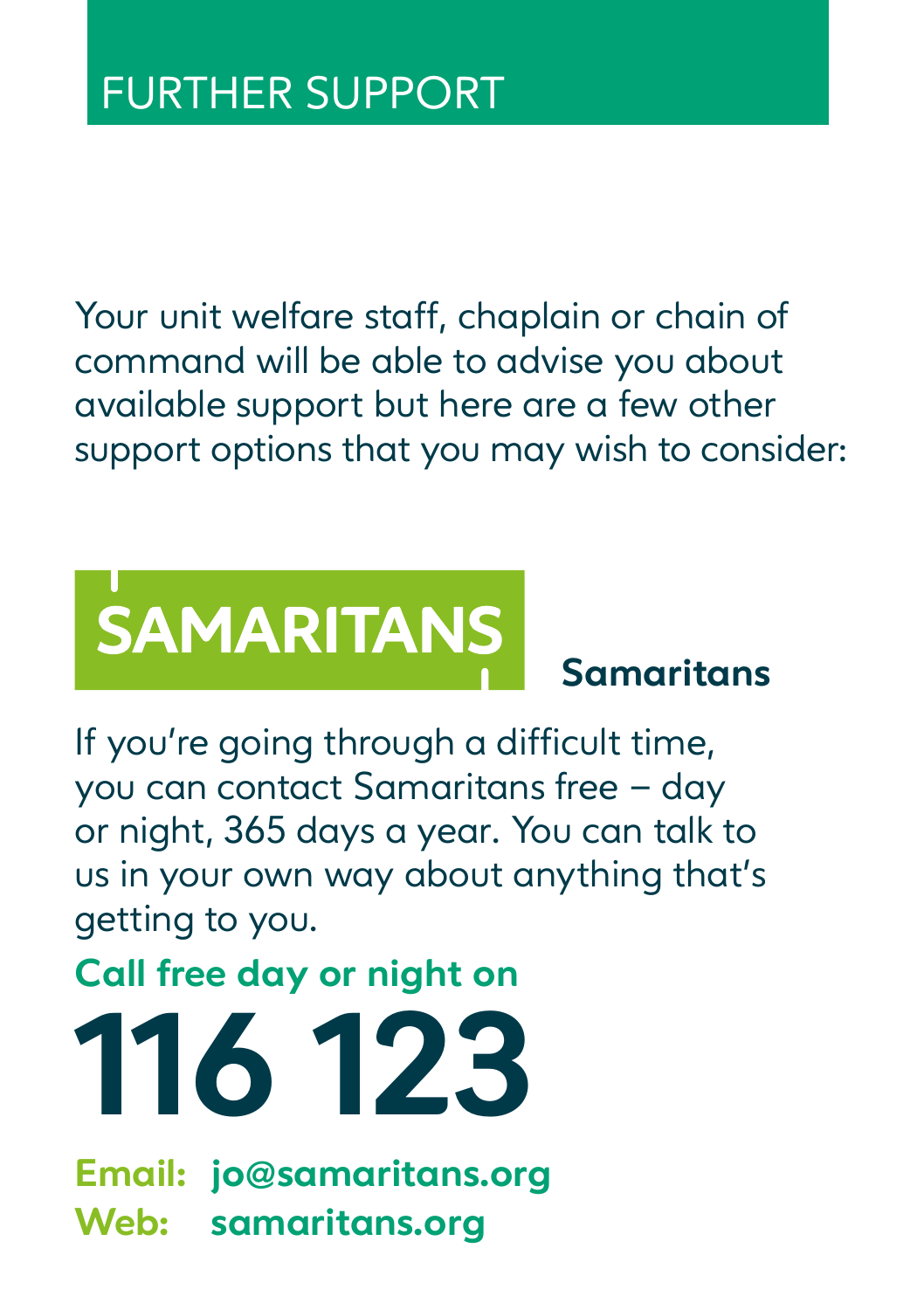

**NHS 111**

If you're worried about an urgent medical **The NHS** m you re womed doot an orgent medical<br>concern, you can call 111 to speak to a fully trained adviser. The NHS 111 service is staffed 24 hours a day, 7 days a week by a team of fully trained advisers.

## **Call: 111**



**Combat Stress**

A team of specially-trained professionals are available day and night to provide free confidential advice and support to serving personnel, as well as onwards referral if necessary.

Family members who are concerned about a service person's mental health are also able to call the helpline.

**Call: 0800 323 4444**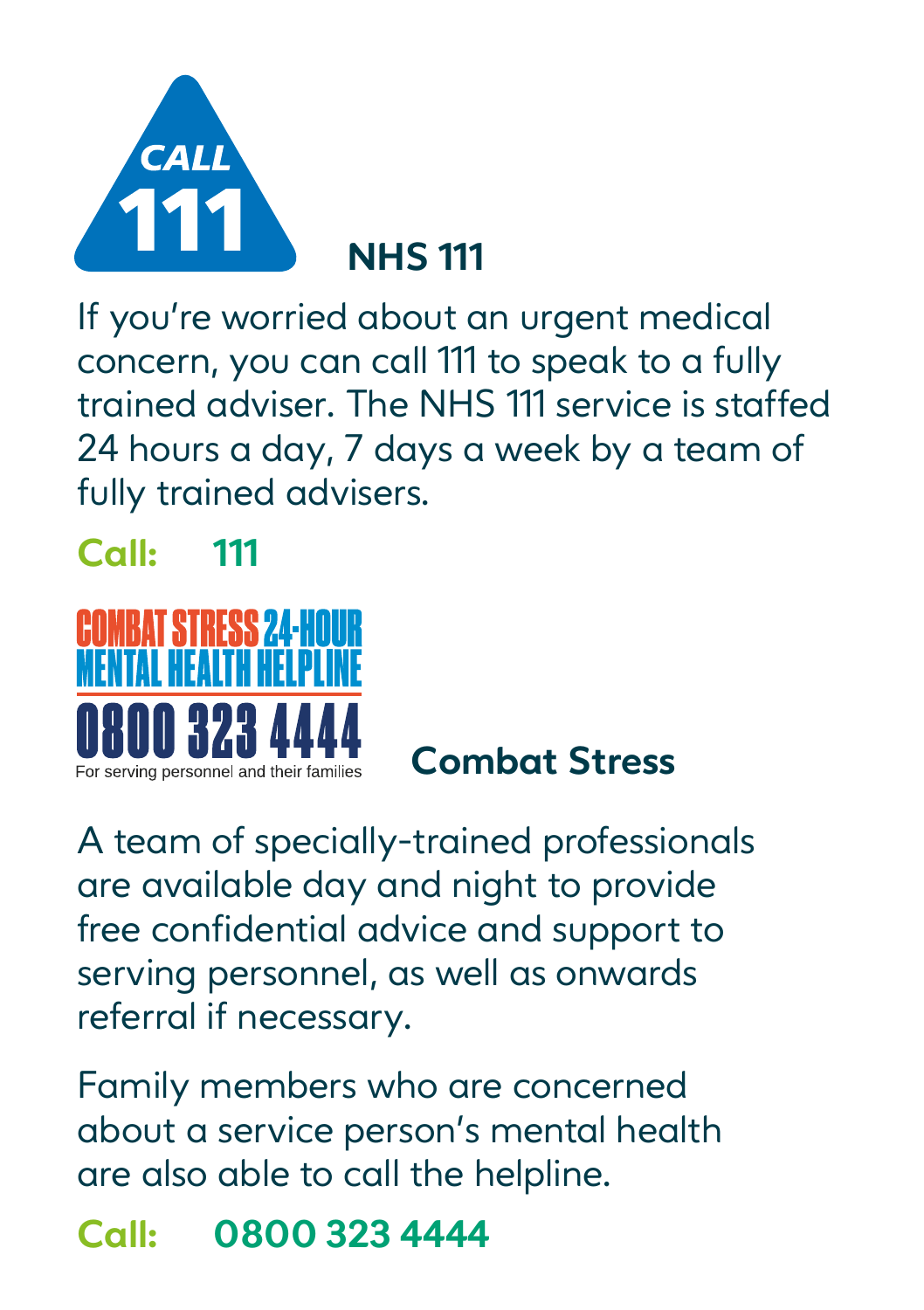

**SSAFA**

SSAFA's Forcesline is a confidential helpline providing advice and information for serving personnel, reserves, veterans and their families.

**Call: 0800 260 6767 Visit: ssafa.org.uk/get-help/forcesline**



Togetherall provides safe, anonymous and 24/7 online support for mental health and wellbeing. The service offers a combination of peer support, online programmes and useful resources, all monitored by trained clinicians. Togetherall is free to access for all serving personnel, reservists, veterans and their family members aged 16+.

**Visit: togetherall.com**